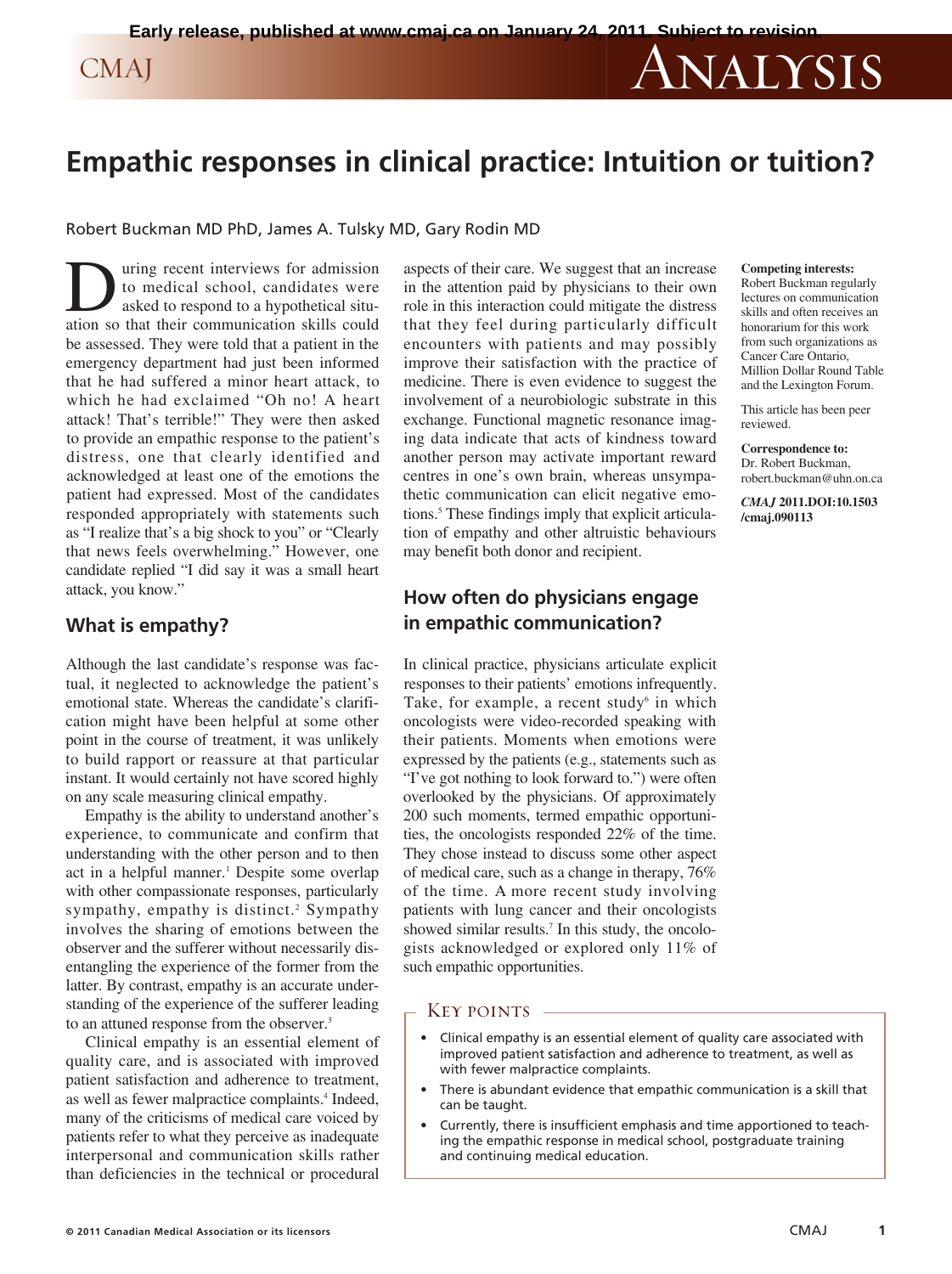# **What accounts for the skill deficit in clinical empathy?**

There are likely multiple explanations for the relatively low levels of empathic communication shown in these studies. Until recently, education concerning communication and clinical empathy skills lagged behind education in other areas of clinical practice. As a result, many physicians have not received sufficient training to develop or enhance the necessary interpersonal skills for patient-centred care — a model identified as ideal by the US Institute of Medicine. <sup>8</sup> It is also possible that empathy is not adequately modelled, nor is its acquisition adequately rewarded or reinforced, during the education process. Finally, systematic education in this area may have developed slowly because acquiring competence in these domains was considered to be a mysterious and osmotic process (i.e., an intuition) rather than a skill set that can be specified, taught and learned (i.e., a technique that would lend itself to tuition).

# **Can empathy be taught?**

There is now abundant evidence that empathic communication is an essential medical skill that can be taught. <sup>3</sup> Even though physicians differ in their innate capacities, as with any other skill in medicine, clinical empathy can be taught and acquired. Improvements have been seen at every level of training and practice. In fact, the medical school candidate mentioned earlier offered an excellent empathic response on her second attempt after less than 15 seconds of further instruction — a clear demonstration of the effectiveness of teaching clinical empathy. Therefore, it is not surprising that changes in medical school



curricula to include emotion skills training have shown encouraging results.<sup>9,10</sup> Resident physicians attending short courses have improved their ability to deliver bad news, specifically developing better responses to emotional cues,<sup>11</sup> and fellows in oncology attending workshops on communication skills showed substantial improvements in verbal expressions of empathy.<sup>12</sup>

The recent development of valid and reliable measures to assess clinical empathy, such as the Consultation and Relational Empathy (CARE) measure, <sup>13</sup> has facilitated the teaching and evaluation of these skills, as have the objective structured clinical examination (OSCE) stations. <sup>14</sup> Similar methods can be used to change the behaviour of practising physicians. In a randomized controlled study of communication skills training that included 160 oncologists from 34 UK cancer centres, those who received the training showed significantly more expressions of empathy and appropriate responses to patient cues in videorecorded encounters than their untrained counterparts. <sup>15</sup> A more recent study has shown that similar improvements in the use of empathic responses can be achieved even when oncologists are trained using a brief online format that solicits feedback on audio-recorded encounters. 16

# **Where do we go from here?**

Clinical empathy is an essential medical skill that can be taught and improved, thereby producing changes in physician behaviour and patient outcomes. Empathic responsiveness, which conveys understanding of another's perspective, <sup>17</sup> requires the integration of knowledge, skills and attitudes that should be taught during undergraduate medical training and continue in a more contextualized fashion at the postgraduate level and beyond. Despite evidence that empathy may be related to clinical competence18 and that it declines during undergraduate medical training, <sup>19</sup> medical schools in Canada and elsewhere may not be adequately addressing the issue at the undergraduate and postgraduate levels. There is little information concerning the specific teaching of clinical empathy as a distinct technique; when it is taught, it is usually included in the curriculum covering communication skills. Clearly, more emphasis on empathic communication in medical education in Canada and other countries would be valuable and would benefit from further study.

Our profession now needs to incorporate the teaching of clinical empathy more widely into clinical practice at all levels beginning with the selection of candidates for medical school. The behavioural aspects of empathy — the empathic response — can be assessed and integrated into